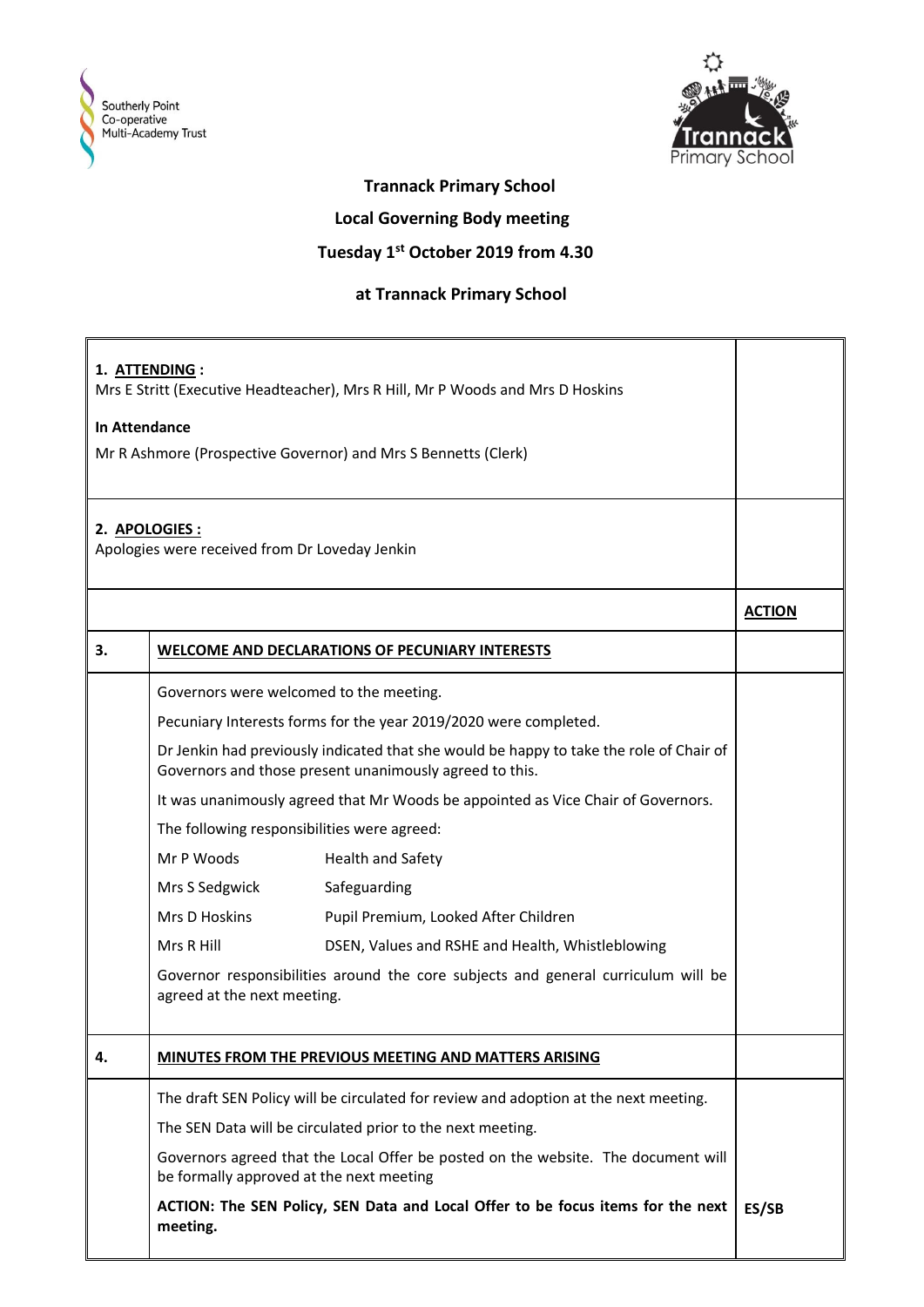|    | Monitoring visits have not taken place.                                                                                                                                                                                                                                                                                                                        | <b>GOVS</b> |
|----|----------------------------------------------------------------------------------------------------------------------------------------------------------------------------------------------------------------------------------------------------------------------------------------------------------------------------------------------------------------|-------------|
|    | <b>ACTION: Governors to arrange monitoring visits.</b>                                                                                                                                                                                                                                                                                                         |             |
|    | <b>ACTION: SS to arrange a Safeguarding monitoring visit</b>                                                                                                                                                                                                                                                                                                   |             |
|    | The draft Curriculum Intent and Implementation has been posted on the website. This<br>will be shared at the next heads' meeting. Schools have been given a year to implement<br>the curriculum. The core subjects are in place.                                                                                                                               |             |
|    | ES explained the new framework for Ofsted inspections which has a focus on the full<br>curriculum and well-being.                                                                                                                                                                                                                                              |             |
|    | ACTION: Parents to be reminded about parking sensibly and safely via the school<br>newsletter.                                                                                                                                                                                                                                                                 | ES          |
|    | ACTION: PW to complete and circulate a monitoring form for his visit during SATs<br>week.                                                                                                                                                                                                                                                                      | <b>PW</b>   |
|    | PW informed governors that he attended the recent governor training provided by the<br>trust.                                                                                                                                                                                                                                                                  |             |
| 5. | FEEDBACK FROM THE TRUST BOARD                                                                                                                                                                                                                                                                                                                                  |             |
|    | Feedback from the Trust Board was shared with governors.<br><b>ACTION: The clerk to circulate the full feedback.</b>                                                                                                                                                                                                                                           | <b>SB</b>   |
| 6. | <b>FEEDBACK FROM THE FORUM</b>                                                                                                                                                                                                                                                                                                                                 |             |
|    | A forum has been arranged for 15 <sup>th</sup> October. The meeting will focus on the school's<br>stance and approach to the Green Charter.                                                                                                                                                                                                                    |             |
| 7. | NOTIFICATION OF ANY NEWLY APPOINTED GOVERNORS / RESIGNATIONS                                                                                                                                                                                                                                                                                                   |             |
|    | Governors were informed that DS has tendered his resignation                                                                                                                                                                                                                                                                                                   |             |
| 8. | <b>HEADTEACHER'S REPORT [TERMLY, INCLUDING FRONT PAGE SUMMARY DATA]</b>                                                                                                                                                                                                                                                                                        |             |
|    | The Headteacher's report had been circulated prior to the meeting. The following<br>points were highlighted:                                                                                                                                                                                                                                                   |             |
|    | Pupil numbers have continued to increase.                                                                                                                                                                                                                                                                                                                      |             |
|    | Natalie Woods has been appointed to replace Mrs Davies.                                                                                                                                                                                                                                                                                                        |             |
|    | Miss Rands has been appointed to work as a TA on Fridays                                                                                                                                                                                                                                                                                                       |             |
|    | Mrs Higgs, in her role as HLTA, teaches three afternoons a week.                                                                                                                                                                                                                                                                                               |             |
|    | A summary of outcomes for pupils can be found on the school website. For KS2, the<br>percentage of pupils achieving expected and higher in reading, writing and maths<br>combined, was above national. The percentage for writing, and grammar was just<br>below national. The percentage working at greater depth in reading is above the<br>national figure. |             |
|    | For KS1, the percentage of children working at expected level is above national in<br>reading and maths and in-line with national for writing.                                                                                                                                                                                                                 |             |
|    | Progress in writing and maths is below average. The children have achieved well and<br>made a good level of progress but this has not been maintained.                                                                                                                                                                                                         |             |
|    | Q: What is the school doing about this?                                                                                                                                                                                                                                                                                                                        |             |
|    | A: The school is working towards maintaining the level of progress.                                                                                                                                                                                                                                                                                            |             |
|    | Q: Can this be easily evidenced for Ofsted?                                                                                                                                                                                                                                                                                                                    |             |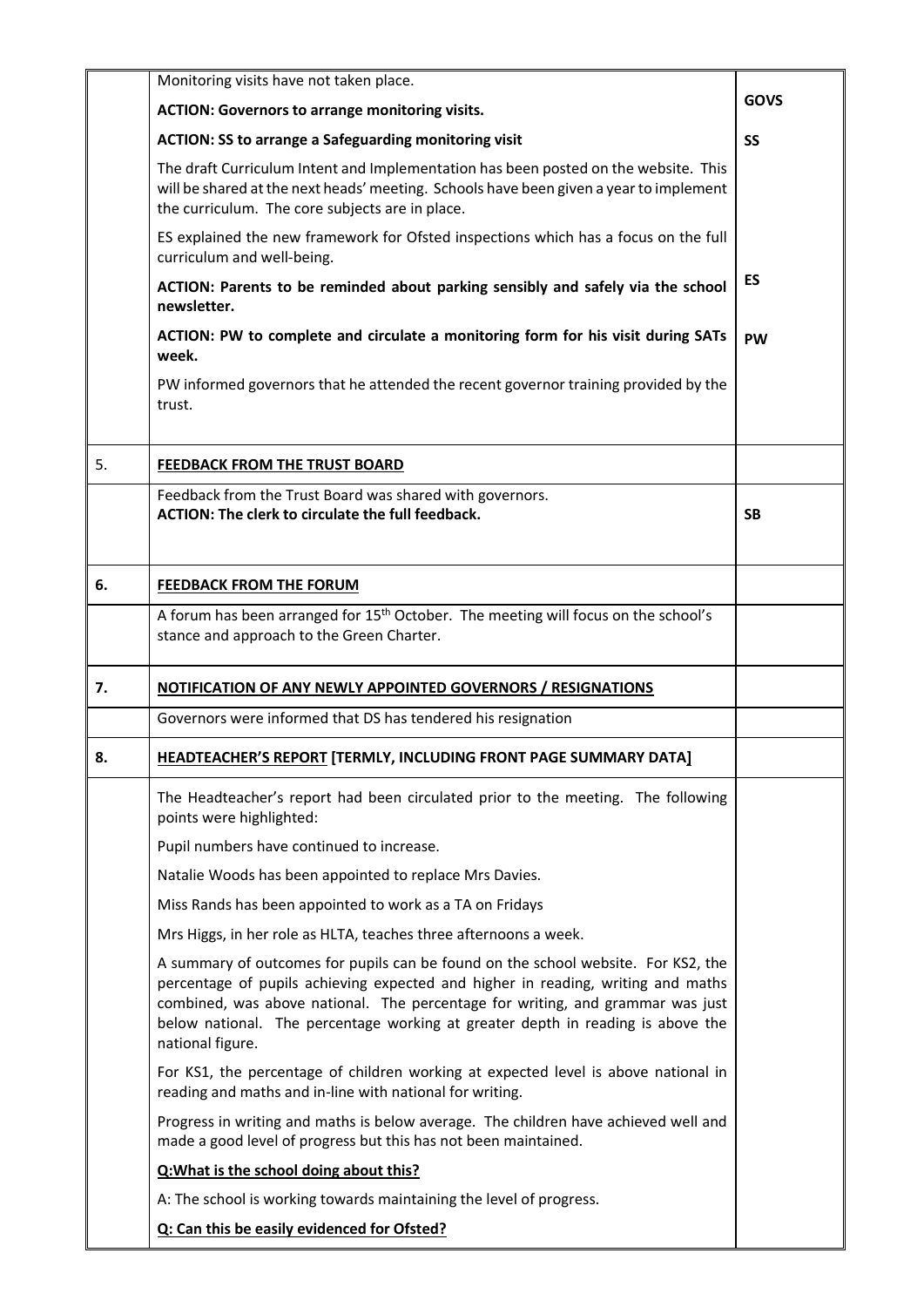|     | A: The school will need to show that progress this year is improving. Pupil progress<br>meetings will take place where staff will look at and map the progress of each child.                                                                                                                                                         |    |
|-----|---------------------------------------------------------------------------------------------------------------------------------------------------------------------------------------------------------------------------------------------------------------------------------------------------------------------------------------|----|
|     | The school also needs to ensure that assessments at end of KS1 are accurate<br>particularly for children joining the school in KS2.                                                                                                                                                                                                   |    |
|     | Q: Are end of KS1 figures based on the cohort or the individual children?                                                                                                                                                                                                                                                             |    |
|     | A: They are based on the children on roll at the time with scores from each child added<br>and an average taken.                                                                                                                                                                                                                      |    |
|     | Karen Brokenshire the School Improvement Partner will be visiting the school<br>tomorrow. Her visit will focus on reading.                                                                                                                                                                                                            |    |
|     | Attendance at the end of the summer term was 94.99%. The school has a target of<br>96%.                                                                                                                                                                                                                                               |    |
|     | Q: Have staff received training in Pathalogical Demand Avoidance as this is very<br>good?                                                                                                                                                                                                                                             |    |
|     | A: Training was received during the INSET day of 05/09/2019. It was found to be good<br>and informative.                                                                                                                                                                                                                              |    |
|     | RH left the meeting.                                                                                                                                                                                                                                                                                                                  |    |
|     | There has been lots of activity with safeguarding concerns.                                                                                                                                                                                                                                                                           |    |
|     | Q: Have any concerns been raised with MARU?                                                                                                                                                                                                                                                                                           |    |
|     | A: No.                                                                                                                                                                                                                                                                                                                                |    |
|     | ES explained the procedures regarding the use of My Concern and that as DSL she is<br>informed of any information that is logged.                                                                                                                                                                                                     |    |
|     | Pupil Premium funding is used to provide small group work, intervention, teaching<br>hours, support for vulnerable pupils, staff training and resources.                                                                                                                                                                              |    |
|     | Q: Is the number of pupils on roll fairly stable and do you have any concerns?                                                                                                                                                                                                                                                        |    |
|     | A: 68 is quite healthy for Trannack School although it is too many for 2 classes but not<br>enough to attract funding for 3 classes. The school having 2 classes in the afternoon is<br>not ideal and we will aim to maintain 3 classes in the mornings. The cohorts are full at<br>the lower end of the school which is encouraging. |    |
|     | The school is trying to be creative with its funding and a press release on the launch of<br>the new build is planned.                                                                                                                                                                                                                |    |
|     | Q: Is there a trend that the number on roll will rise?                                                                                                                                                                                                                                                                                |    |
|     | A: There have been lots of siblings and parents have been recommending the school to<br>others.                                                                                                                                                                                                                                       |    |
|     | Q: Are the Little Learners numbers good?                                                                                                                                                                                                                                                                                              |    |
|     | A: They are lower this year but there are less spaces as there are more children in<br>Reception and Y1.                                                                                                                                                                                                                              |    |
|     | It is thought that promotion of the new build will help to further boost numbers.                                                                                                                                                                                                                                                     |    |
| 9.  | SAFEGUARDING GOVERNOR'S REPORT [STRUCTURED QUESTIONS] [TERMLY]                                                                                                                                                                                                                                                                        |    |
|     | ACTION: SS to circulate her report after her monitoring visit.                                                                                                                                                                                                                                                                        | SS |
| 10. | <b>HEALTH AND SAFETY UPDATE</b>                                                                                                                                                                                                                                                                                                       |    |
|     |                                                                                                                                                                                                                                                                                                                                       |    |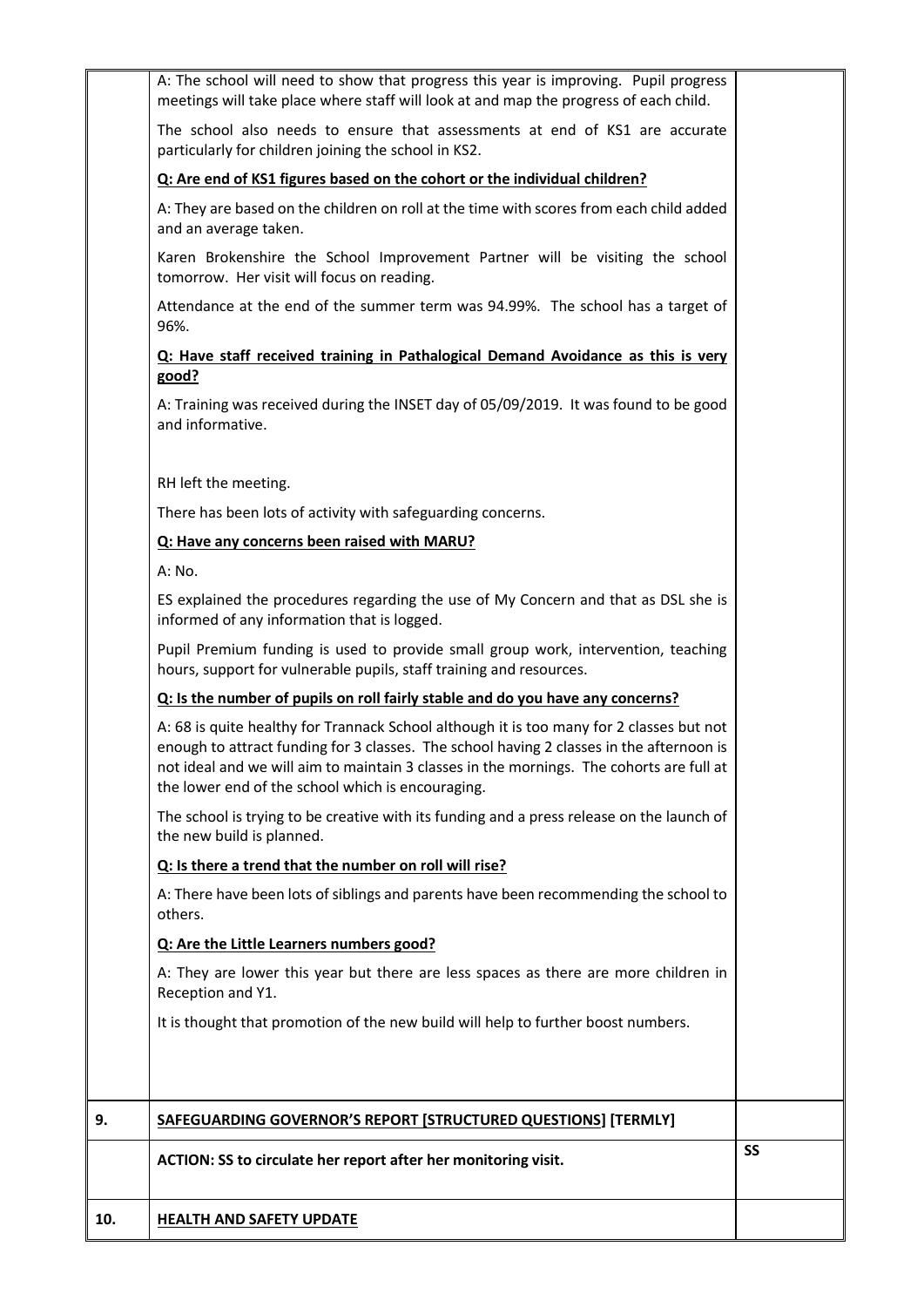|     | Remaining snags from the building work are all in hand.                                                                                                                                                                                     |                                                                                                                                                                                                                                                                    |  |
|-----|---------------------------------------------------------------------------------------------------------------------------------------------------------------------------------------------------------------------------------------------|--------------------------------------------------------------------------------------------------------------------------------------------------------------------------------------------------------------------------------------------------------------------|--|
|     | Q: Are you confident that they will be sorted?<br>A: Yes. The trust premises team is very aware of the work which needs to be done.<br>It was agreed that PW would make a Health and Safety visit on 5 <sup>th</sup> November at<br>9.30am. |                                                                                                                                                                                                                                                                    |  |
| 11. | SELECTED TOPICS FROM STRUCTURED QUESTIONS                                                                                                                                                                                                   |                                                                                                                                                                                                                                                                    |  |
|     | Governors agreed that the structured questions on Outcomes - progress & attainment<br>be deferred to the next meeting when further information will be available.                                                                           |                                                                                                                                                                                                                                                                    |  |
|     | <b>Communication:</b>                                                                                                                                                                                                                       | <b>Responses</b>                                                                                                                                                                                                                                                   |  |
|     | Have all governors received the<br>$\bullet$<br>monthly CEO newsletter and weekly<br><b>Trust Bulletin?</b>                                                                                                                                 | The governors are emailed the weekly<br>and monthly bulletins.                                                                                                                                                                                                     |  |
|     | How do you make provision for<br>$\bullet$<br>parents whose children are not good<br>at ensuring their parents receive the<br>information?                                                                                                  | The weekly newsletter is emailed to<br>most families. Any children who are<br>absent on a Friday will be given a<br>named copy on the following Monday.                                                                                                            |  |
|     | Are there any particular needs in our<br>$\bullet$<br>community in respect of<br>communication flow and how are<br>you dealing with these (e.g deaf<br>parents; English as a second<br>language)                                            | This is not applicable at the moment.<br>The biggest barrier would be lack of<br>internet access but this would be<br>supported by hard copies of any<br>communication. Extra copies are made<br>available as needed.                                              |  |
|     | How will Equality and Diversity be<br>covered in this aspect?                                                                                                                                                                               | Each case will be appraised individually.<br>Reminders will be sent if necessary                                                                                                                                                                                   |  |
|     | <b>Behaviour, Attendance &amp; Well</b><br><b>Being</b>                                                                                                                                                                                     | <b>Responses</b>                                                                                                                                                                                                                                                   |  |
|     | Which areas are causing the most<br>concern?                                                                                                                                                                                                | There is some concern regarding the<br>low lying and volatile behaviour of<br>some children which can be disruptive<br>and create a very noisy environment.<br>Staff have raised concerns.<br>The school has arranged for visits                                   |  |
|     |                                                                                                                                                                                                                                             | from a Behaviour Support specialists<br>and relevant children have Individual<br>Behaviour Plans. The Behaviour<br>Policy has been reviewed.                                                                                                                       |  |
|     |                                                                                                                                                                                                                                             | The underlying low level behaviour is<br>managed in class but becomes more<br>of an issue during times of transition<br>and during break and lunch times.<br>Training for the children is in place<br>and the school is introducing<br>strategies for improvement. |  |
|     | How does the attendance figure<br>for all pupils compare nationally?<br>What is the greatest area of                                                                                                                                        | The national figure is 96% with the<br>school standing at 95%. It is more<br>difficult for a small school to achieve<br>national expectation. Absence due to                                                                                                       |  |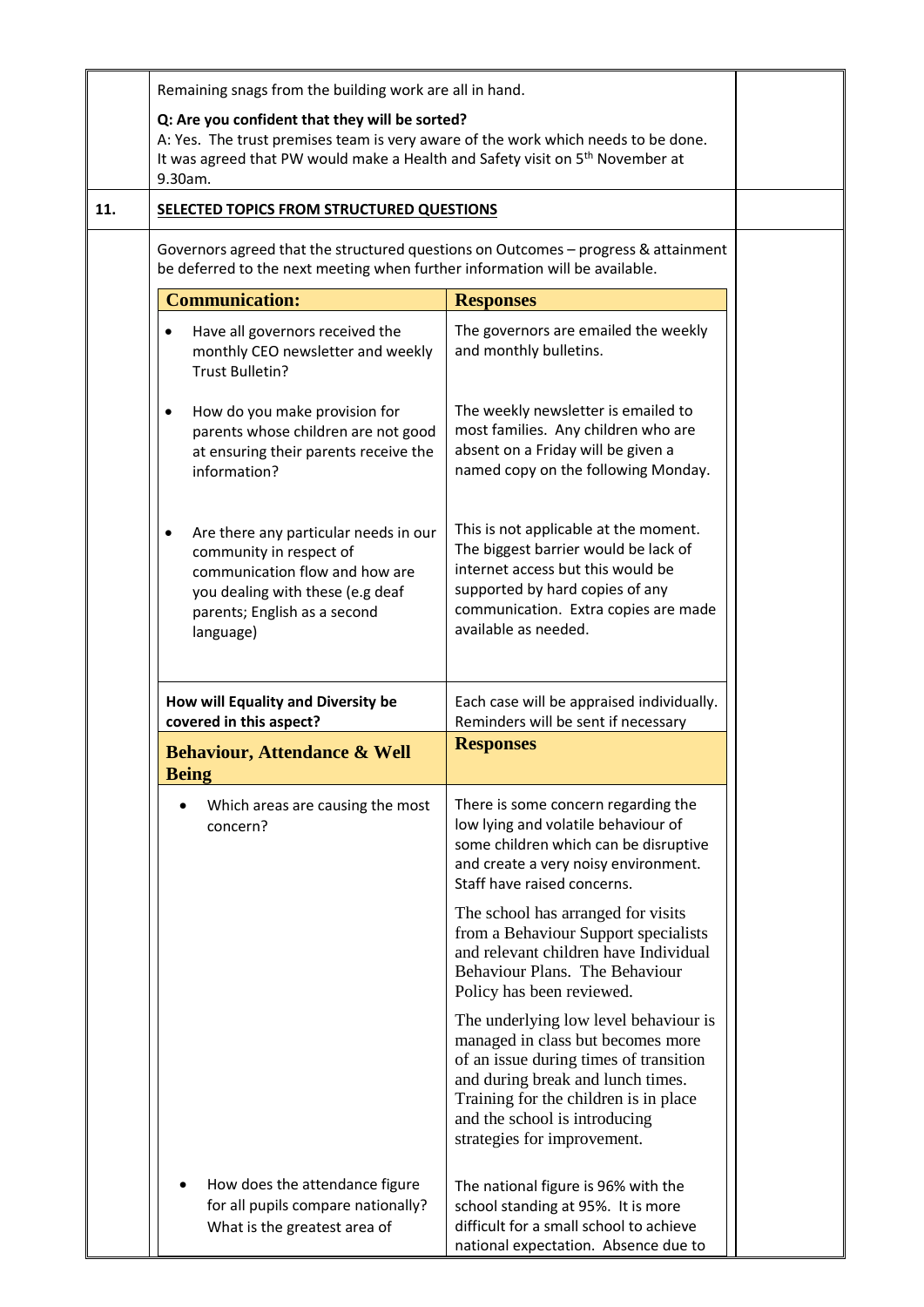|                                                               | term absences included.<br>Absence during the Autumn Term<br>always looks worse due to the short<br>time the children have been in school.<br>In line with the Attendance Policy the<br>school will follow up absences with<br>letters and meetings. The school uses<br>the traffic lights system with<br>attendance above 95% as green, 90 -<br>95% amber and below 90% red.<br>The school will continue to be vigilant<br>with absences ensuring consistency<br>across trust schools. Absence is often<br>discussed at the heads' meetings. |
|---------------------------------------------------------------|-----------------------------------------------------------------------------------------------------------------------------------------------------------------------------------------------------------------------------------------------------------------------------------------------------------------------------------------------------------------------------------------------------------------------------------------------------------------------------------------------------------------------------------------------|
| Where have you had success in<br>promoting good attendance?   | The children value the 100%<br>attendance awards used to reward<br>classes which have achieved 100%<br>attendance for the week. This system<br>is being reviewed as it was felt some<br>children are being disadvantaged if<br>they have a child with poor attendance<br>in their class                                                                                                                                                                                                                                                       |
| How will Equality and Diversity be<br>covered in this aspect? | Where required, adaptions are made.                                                                                                                                                                                                                                                                                                                                                                                                                                                                                                           |
| <b>School Improvement Plan</b>                                | <b>Responses</b>                                                                                                                                                                                                                                                                                                                                                                                                                                                                                                                              |
| How does the plan tie in with the wider<br>Trust plan?        | Links are detailed in the SDP. The trust<br>is undertaking a curriculum review and<br>development.                                                                                                                                                                                                                                                                                                                                                                                                                                            |
|                                                               | Reading, writing and maths are<br>included in the trust SDP.                                                                                                                                                                                                                                                                                                                                                                                                                                                                                  |
|                                                               | The SDP follows the 4 areas of Ofsted<br>judgments.                                                                                                                                                                                                                                                                                                                                                                                                                                                                                           |
| Is the SDP ambitious enough?                                  | The wider aspect of the curriculum is<br>new and is now feeding into the SDP.<br>This is part of the ongoing challenge.                                                                                                                                                                                                                                                                                                                                                                                                                       |
| Are there any additional resources<br>needed?                 | The biggest support is teacher release<br>time.                                                                                                                                                                                                                                                                                                                                                                                                                                                                                               |
|                                                               | There is a really strong network of<br>groups across the trust where good                                                                                                                                                                                                                                                                                                                                                                                                                                                                     |
|                                                               | practice is shared. Staff value the<br>importance of these meetings and are<br>released from the class when possible.                                                                                                                                                                                                                                                                                                                                                                                                                         |